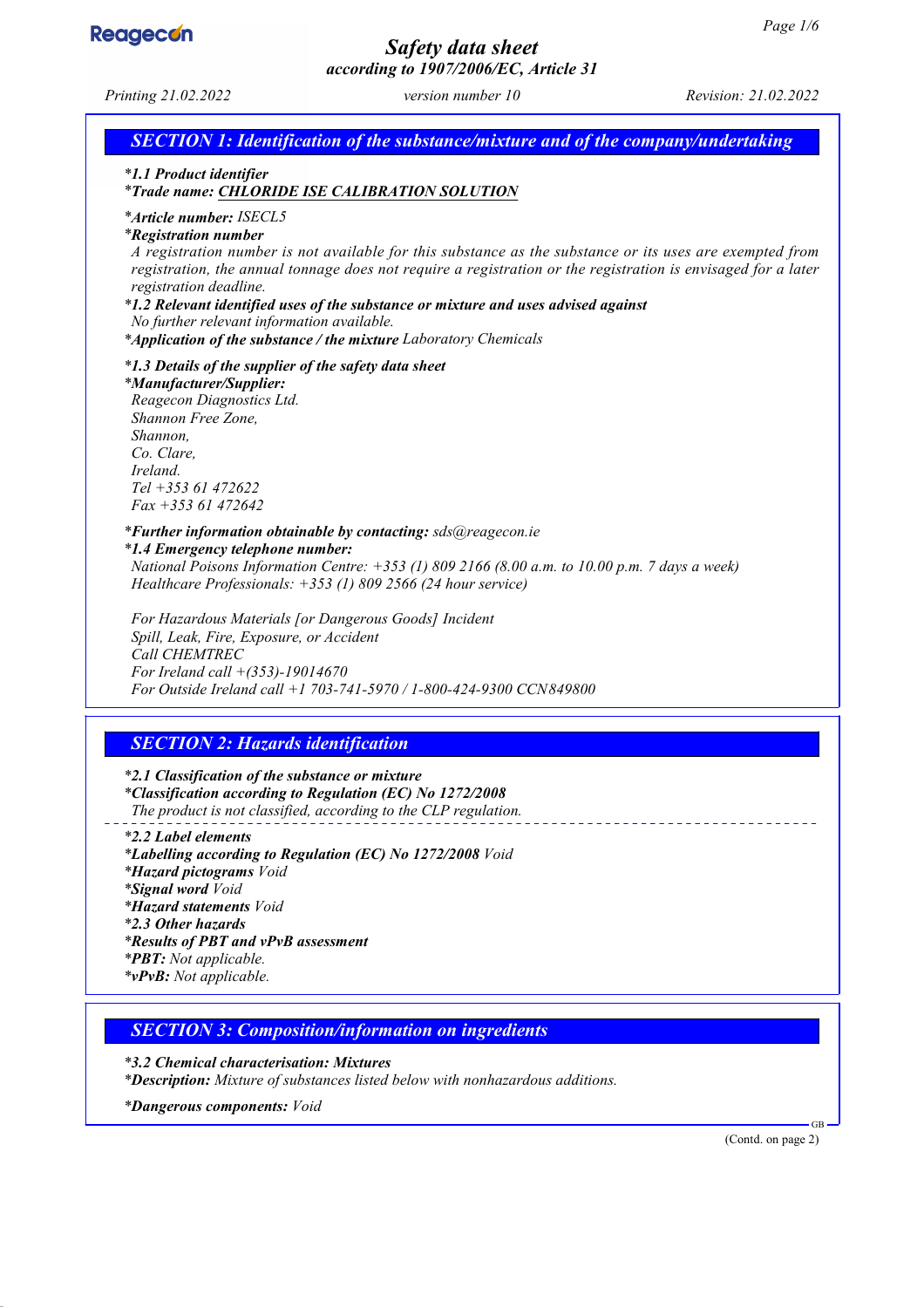## **Reagecon**

## *Safety data sheet according to 1907/2006/EC, Article 31*

*Printing 21.02.2022 version number 10 Revision: 21.02.2022*

#### *Trade name: CHLORIDE ISE CALIBRATION SOLUTION*

(Contd. of page 1)

#### *SECTION 4: First aid measures*

#### *\* 4.1 Description of first aid measures*

*\* General information: No special measures required.*

#### *\* After inhalation:*

*Provide fresh air, warmth and rest. When breathing is difficult, properly trained personnel may assist affected person by administering oxygen. Obtain medical attention if any discomfort continues.*

*\* After skin contact: Generally the product does not irritate the skin.*

*\* After eye contact:*

*Promptly wash eyes with plenty of water for up to 15 minutes. Open eyes wide apart and rinse well to remove any contact lenses. Do not remove contact lenses by hand. Continue to rinse. Get medical attention if symptoms persist.*

*\* After swallowing: If symptoms persist consult doctor.*

*\* 4.2 Most important symptoms and effects, both acute and delayed No further relevant information available.*

*\* 4.3 Indication of any immediate medical attention and special treatment needed*

*No further relevant information available.*

#### *SECTION 5: Firefighting measures*

#### *\* 5.1 Extinguishing media*

*\* Suitable extinguishing agents:*

*Indications shall be given whether any extinguishing media are inappropriate for a particular situation involving the substance or mixture*

*Use fire extinguishing methods suitable to surrounding conditions.*

*\* 5.2 Special hazards arising from the substance or mixture No further relevant information available.*

*\* 5.3 Advice for firefighters*

#### *\* Protective equipment:*

*Fire fighters should wear complete protective clothing including self-contained breathing apparatus. Do not breathe fumes. Keep containers cool by spraying with water if exposed to fire. Avoid run off to waterways and sewers*

#### *SECTION 6: Accidental release measures*

*\* 6.1 Personal precautions, protective equipment and emergency procedures Not required.*

- *\* 6.2 Environmental precautions: Dilute with plenty of water.*
- *\* 6.3 Methods and material for containment and cleaning up:*

*Absorb with liquid-binding material (sand, diatomite, acid binders, universal binders, sawdust).*

*\* 6.4 Reference to other sections*

*No dangerous substances are released.*

*See Section 7 for information on safe handling.*

*See Section 8 for information on personal protection equipment.*

*See Section 13 for disposal information.*

#### *SECTION 7: Handling and storage*

*\* 7.1 Precautions for safe handling No special measures required.*

*\* Information about fire - and explosion protection: No special measures required.*

*\* 7.2 Conditions for safe storage, including any incompatibilities*

*\* Storage:*

*\* Requirements to be met by storerooms and receptacles: No special requirements.*

*\* Information about storage in one common storage facility: Not required.*

*\* Further information about storage conditions: None.*

(Contd. on page 3)

GB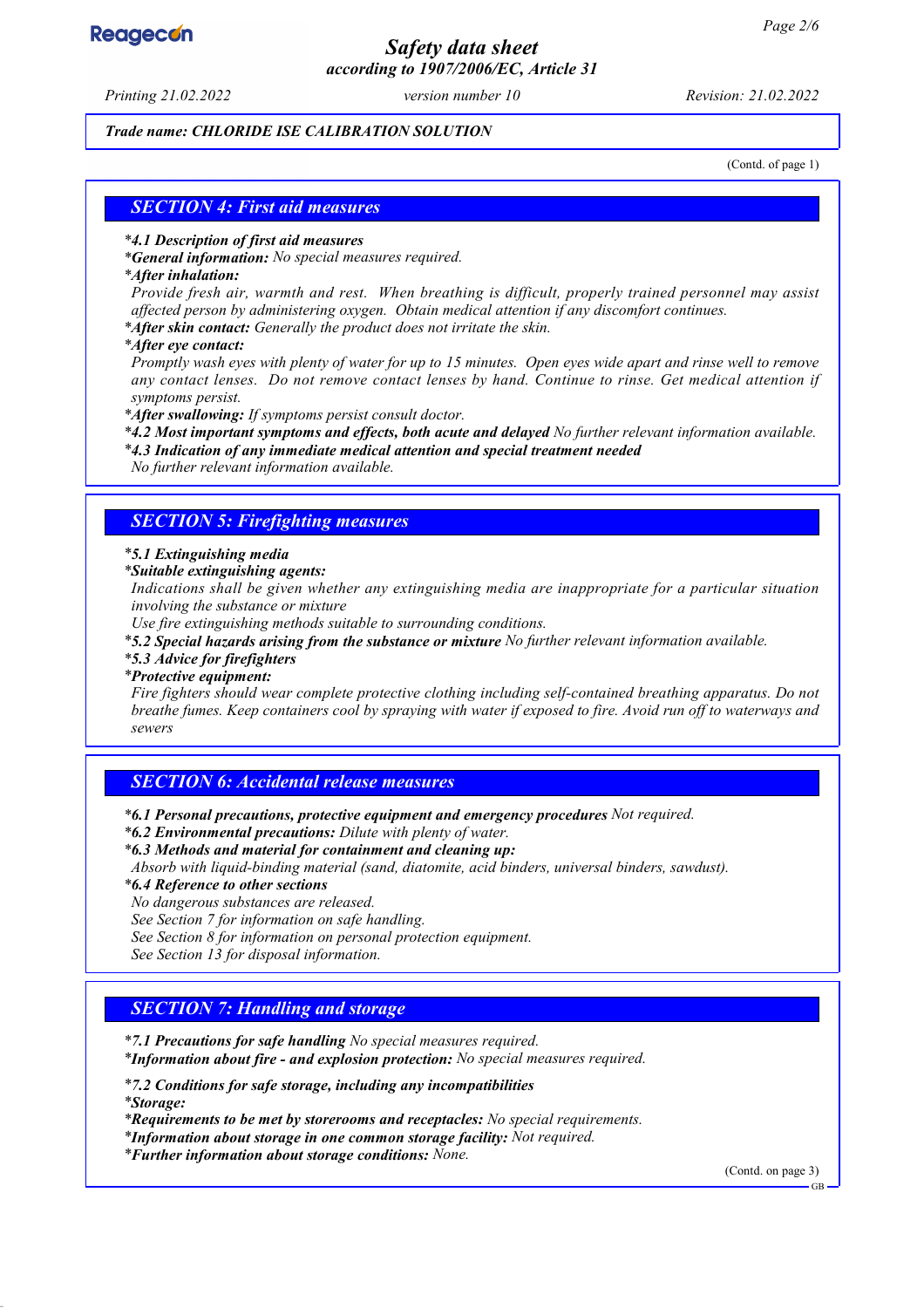# **Reagecon**

## *Safety data sheet according to 1907/2006/EC, Article 31*

*Printing 21.02.2022 version number 10 Revision: 21.02.2022*

*Trade name: CHLORIDE ISE CALIBRATION SOLUTION*

(Contd. of page 2)

*\* 7.3 Specific end use(s) No further relevant information available.*

#### *SECTION 8: Exposure controls/personal protection*

#### *\* 8.1 Control parameters*

*\* Engineering Controls: No further data; see item 7.*

*\* Ingredients with limit values that require monitoring at the workplace:*

*The product does not contain any relevant quantities of materials with critical values that have to be monitored at the workplace.*

*\* Additional information: The lists valid during the making were used as basis.*

#### *\* 8.2 Exposure controls*

#### *\* Personal protective equipment:*

#### *\* General protective and hygienic measures:*

*The usual precautionary measures are to be adhered to when handling chemicals.*

*\* Respiratory protection: Not required.*

#### *\* Protection of hands:*

*The glove material has to be impermeable and resistant to the product/ the substance/ the preparation. Always ensure that gloves are inspected before use.*

*Selection of protective gloves must include consideration of the penetration times along with rates of diffusion and degradation. The selected glove should comply with the specifications of EU Directive 89/686/EEC and the standard EN374 derived from it.*

#### *\* Material of gloves*

*The selection of the suitable gloves does not only depend on the material, but also on further marks of quality and varies from manufacturer to manufacturer.*

*Gloves must be inspected prior to use. Use proper glove removal technique (without touching glove's outer surface) to avoid skin contact with this product. Dispose of contaminated gloves after use in accordance with applicable laws and good laboratory practices.*

*Wash and dry hands. The selected protective gloves have to satisfy the specifications of EU Directive 89/686/ EEC and the standard EN 374 derived from it.*

*Full contact Material: Nitrile rubber Minimum layer thickness: 0.11 mm Break through time: 480 min*

*Splash contact Material: Nitrile rubber Minimum layer thickness: 0.11 mm Break through time: 480 min*

*If used in solution, or mixed with other substances, and under conditions which differ from EN 374, contact the supplier of the CE approved gloves. This recommendation is advisory only and must be evaluated by an industrial hygienist and safety officer familiar with the specific situation of anticipated use by our customers. It should not be construed as offering an approval for any specific use scenario.*

#### *\* Penetration time of glove material*

*In the absence of data above, the exact break through time has to be sourced from the manufacturer of the protective gloves and has to be observed. \* Eye protection:*



*Goggles recommended during refilling: Use equipment for eye protection tested and approved under appropriate government standards such as NIOSH (US) or EN 166(EU)*

(Contd. on page 4)

GB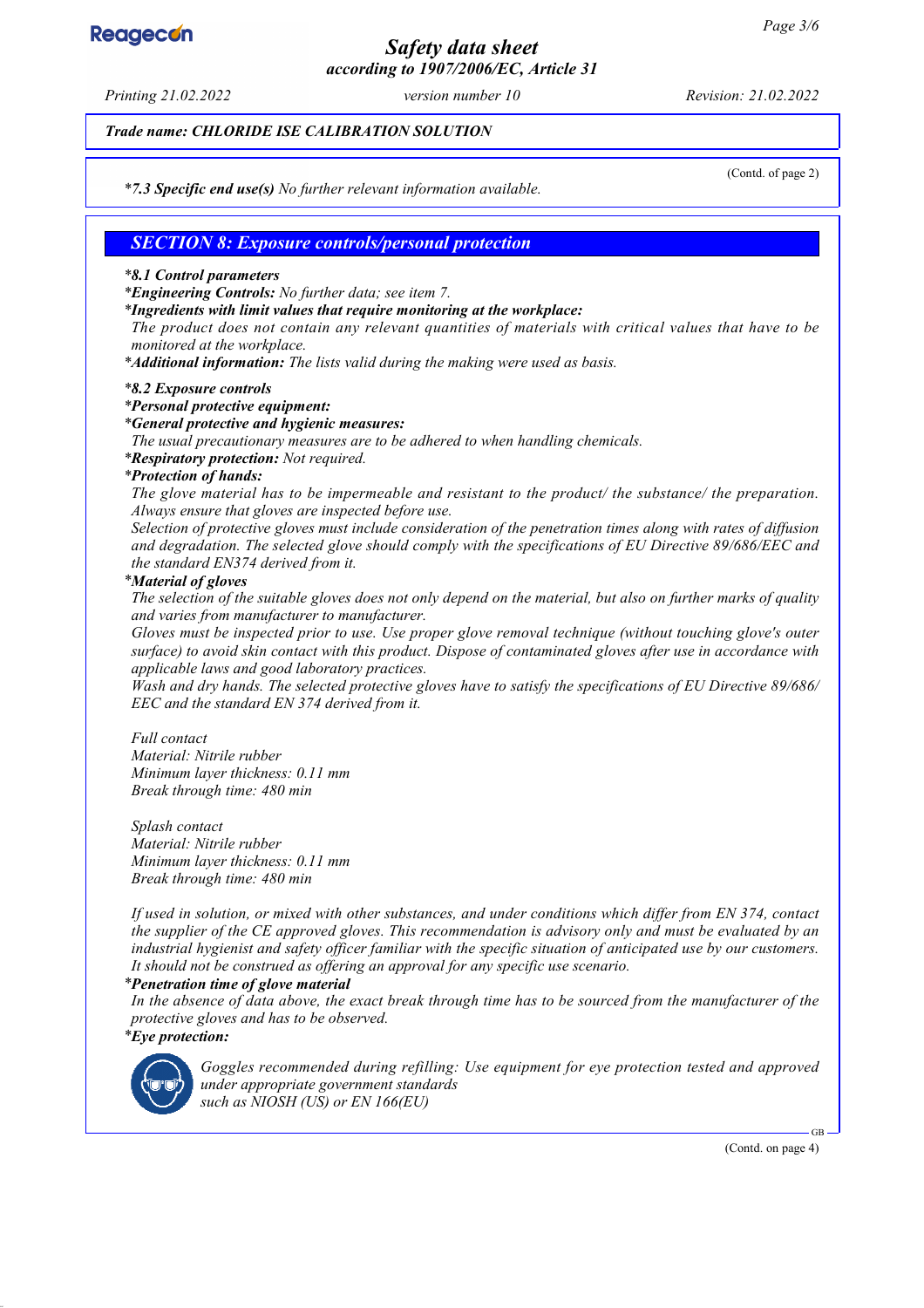# **Reagecon**

## *Safety data sheet according to 1907/2006/EC, Article 31*

*Printing 21.02.2022 version number 10 Revision: 21.02.2022*

#### *Trade name: CHLORIDE ISE CALIBRATION SOLUTION*

(Contd. of page 3)

| <b>SECTION 9: Physical and chemical properties</b>                                                               |                                               |  |
|------------------------------------------------------------------------------------------------------------------|-----------------------------------------------|--|
| *9.1 Information on basic physical and chemical properties<br><i>*General Information</i><br><i>*Appearance:</i> |                                               |  |
| Form:                                                                                                            | Liquid                                        |  |
| Colour:                                                                                                          | According to product specification            |  |
| <i>*Odour:</i>                                                                                                   | Characteristic                                |  |
| <i>*Odour threshold:</i>                                                                                         | Not determined.                               |  |
| $*_{p}H$ -value:                                                                                                 | Not determined.                               |  |
| <i>*Change in condition</i>                                                                                      |                                               |  |
| Melting point/freezing point:                                                                                    | $\theta$ °C                                   |  |
| Initial boiling point and boiling range: $100 °C$                                                                |                                               |  |
| <i>*Flash point:</i>                                                                                             | Not applicable.                               |  |
| <i>*Flammability (solid, gas):</i>                                                                               | Not applicable.                               |  |
| <i>*Decomposition temperature:</i>                                                                               | Not determined.                               |  |
| <i>*Auto-ignition temperature:</i>                                                                               | Product is not selfigniting.                  |  |
| <i>*Explosive properties:</i>                                                                                    | Product does not present an explosion hazard. |  |
| <i>*Explosion limits:</i>                                                                                        |                                               |  |
| Lower:                                                                                                           | Not determined.                               |  |
| <b>Upper:</b>                                                                                                    | Not determined.                               |  |
| *Vapour pressure at 20 $^{\circ}C$ :                                                                             | $23$ $hPa$                                    |  |
| *Density at 20 $^{\circ}C$ :                                                                                     | $1.00274$ g/cm <sup>3</sup>                   |  |
| <i>*Relative density</i>                                                                                         | Not determined.                               |  |
| <i>*Vapour density</i>                                                                                           | Not determined.                               |  |
| <i>*Evaporation rate</i>                                                                                         | Not determined.                               |  |
| *Solubility/ miscibility with                                                                                    |                                               |  |
| water:                                                                                                           | Fully miscible.                               |  |
| *Partition coefficient: n-octanol/water:                                                                         | Not determined.                               |  |
| <i>*Viscosity:</i>                                                                                               |                                               |  |
| Dynamic:                                                                                                         | Not determined.                               |  |
| Kinematic:                                                                                                       | Not determined.                               |  |
| *9.2 Other information                                                                                           | No further relevant information available.    |  |

## *SECTION 10: Stability and reactivity*

*\* 10.1 Reactivity No further relevant information available.*

*\* 10.2 Chemical stability*

*\* Thermal decomposition / conditions to be avoided: No decomposition if used according to specifications.*

*\* 10.3 Possibility of hazardous reactions No dangerous reactions known.*

*\* 10.4 Conditions to avoid No further relevant information available.*

*\* 10.5 Incompatible materials: No further relevant information available.*

*\* 10.6 Hazardous decomposition products: No dangerous decomposition products known.*

## *SECTION 11: Toxicological information*

*\* 11.1 Information on toxicological effects*

*\* Acute toxicity Based on available data, the classification criteria are not met.*

(Contd. on page 5)

GB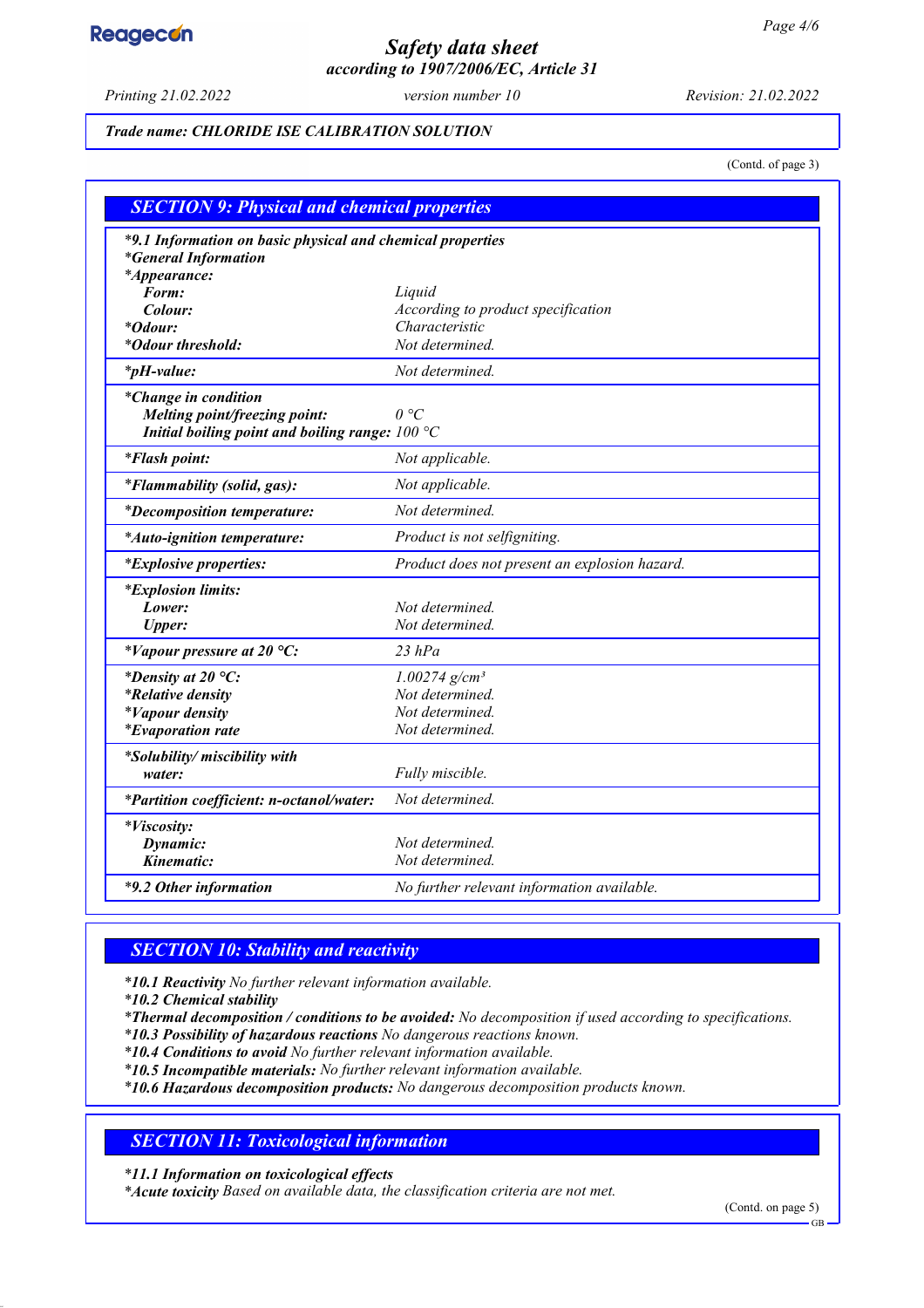

## *Safety data sheet according to 1907/2006/EC, Article 31*

*Printing 21.02.2022 version number 10 Revision: 21.02.2022*

(Contd. of page 4)

*Trade name: CHLORIDE ISE CALIBRATION SOLUTION*

*\* Primary irritant effect:*

*\* Skin corrosion/irritation Based on available data, the classification criteria are not met.*

*\* Serious eye damage/irritation Based on available data, the classification criteria are not met.*

*\* Respiratory or skin sensitisation Based on available data, the classification criteria are not met.*

*\* Additional toxicological information:*

*\* CMR effects (carcinogenity, mutagenicity and toxicity for reproduction)*

*\* Germ cell mutagenicity Based on available data, the classification criteria are not met.*

*\* Carcinogenicity Based on available data, the classification criteria are not met.*

*\* Reproductive toxicity Based on available data, the classification criteria are not met.*

*\* STOT-single exposure Based on available data, the classification criteria are not met.*

*\* STOT-repeated exposure Based on available data, the classification criteria are not met.*

*\* Aspiration hazard Based on available data, the classification criteria are not met.*

#### *SECTION 12: Ecological information*

*\* 12.1 Toxicity*

*\* Aquatic toxicity: No further relevant information available.*

*\* 12.2 Persistence and degradability No further relevant information available.*

*\* 12.3 Bioaccumulative potential No further relevant information available.*

*\* 12.4 Mobility in soil No further relevant information available.*

*\* Additional ecological information:*

*\* General notes: Not hazardous for water.*

*\* 12.5 Results of PBT and vPvB assessment*

*\* PBT: Not applicable.*

*\* vPvB: Not applicable.*

*\* 12.6 Other adverse effects No further relevant information available.*

#### *SECTION 13: Disposal considerations*

*\* 13.1 Waste treatment methods*

*\* Recommendation Smaller quantities can be disposed of with household waste.*

*\* Uncleaned packaging:*

*\* Recommendation: Disposal must be made according to official regulations.*

*\* Recommended cleansing agents: Water, if necessary together with cleansing agents.*

| <b>SECTION 14: Transport information</b>                  |                 |                       |
|-----------------------------------------------------------|-----------------|-----------------------|
| $*14.1$ UN-Number<br>*ADR, ADN, IMDG, IATA                | Void            |                       |
| *14.2 UN proper shipping name<br>*ADR, ADN, IMDG, IATA    | Void            |                       |
| *14.3 Transport hazard class(es)                          |                 |                       |
| *ADR, ADN, IMDG, IATA<br><i>*Class</i>                    | Void            |                       |
| <i>*14.4 Packing group</i><br>*ADR, IMDG, IATA            | Void            |                       |
| *14.5 Environmental hazards:<br><i>*Marine pollutant:</i> | No              |                       |
| <i>*14.6 Special precautions for user</i>                 | Not applicable. |                       |
|                                                           |                 | (Contd. on page $6$ ) |

GB